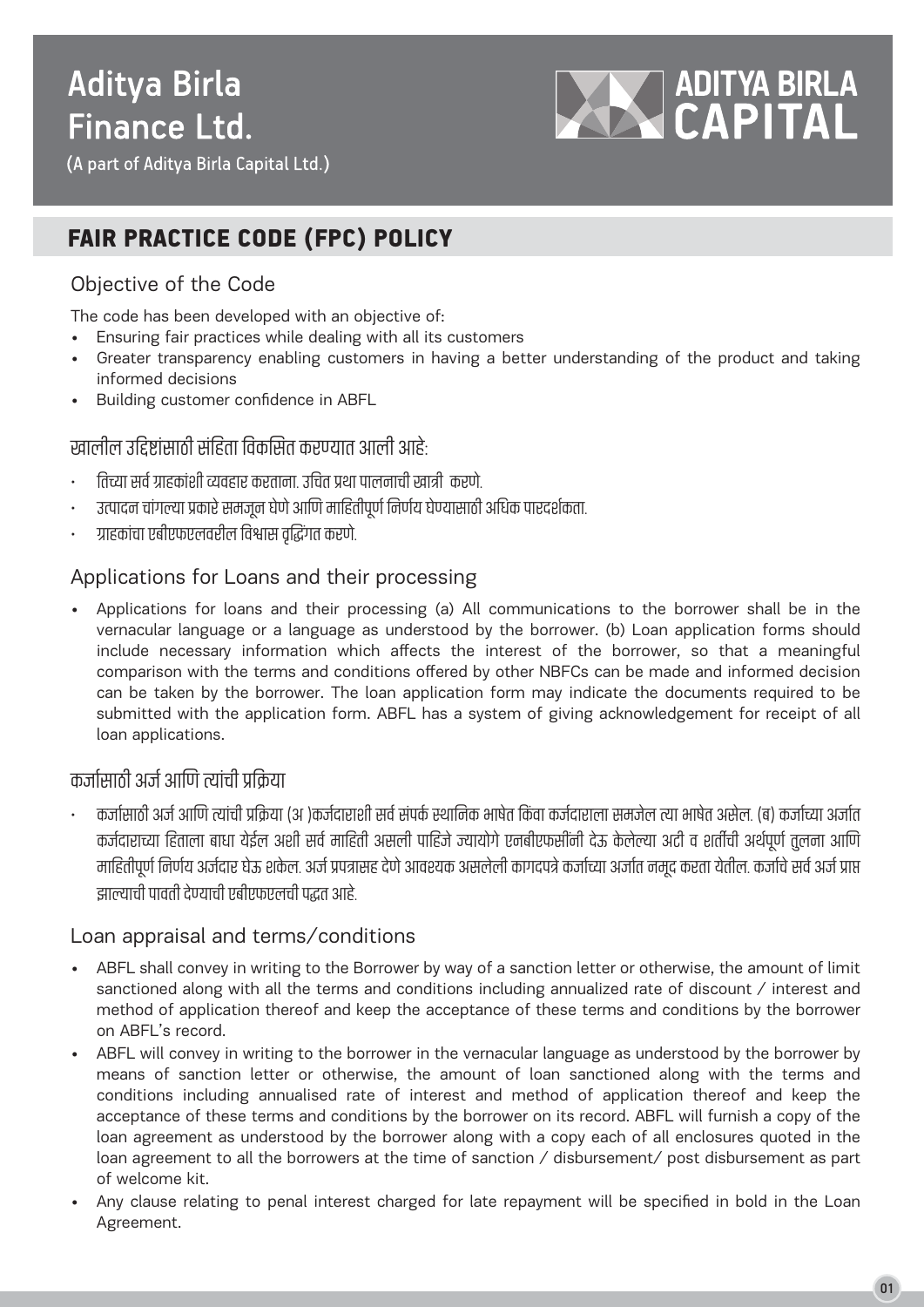# कर्ज मल्यमापन आणि अटी/शर्ती

- मजूर झालेला मयादा रक्कम सर्व अटा व शतीसह तसेच सवलत/व्याजाचा वाषिकाकृत दर तो लावण्याच्या पध्दतीसह मजुरा पत्र किवा इतर काहोद्वार ŗ एबोएफएल अर्जदाराला लेखां कळवेल आणि या अटी आणि शतीचा अर्जदाराने केलेला स्वीकार एबोएफएलच्या अभिलेखात ठेवेल.
- मजूर झालेला कर्ज रक्कम सर्व अटा व शतीसह तसेच व्याजाचा वाषिकाकृत दर तो लावण्याच्या पध्दतीसह मजुरा पत्र किवा इतर काहाद्वार अजेदाराला कळेल त्या भाषेत एबाएफएल लेखां कळवेल आणि या अटो आणि शतीचा अर्ज अजेदाराने केलेला स्वीकार एबाएफएलच्या अभिलेखात ठेवल. मजुरो/वाटप/वाटपतिर वेळेला सर्व अर्जदाराना कर्ज करारात सलग्न म्हणून नमूद केलेल्या कागदपत्राच्या प्रतासह अजेदाराला समर्जल अशा कर्ज कराराचा प्रत स्वागत सचाचा भाग म्हणून एबाएफएल देइल.
- विलंबित कर्जफेडोसाठी लावण्यात येणारे दड व्याजाचे कलम कर्ज करारात ठळक अक्षरात दर्शीवले जाईल.

# Disbursement of loans including changes in terms and conditions

- Through its published website or as appropriate if specific to a customer, ABFL will give Notice to its Borrower(s) in the vernacular language or a language as understood by the borrower, of any change in the terms and conditions of the sanction. ABFL will also ensure that changes in discount/ interest rates and charges are effected only prospectively.
- Decision to recall/ accelerate payment or performance under the Agreement will be in consonance with the respective loan Agreement.
- ABFL will release all securities on repayment of all dues or on realisation of the outstanding amount of loan subject to any legitimate right or lien for any other claim ABFL may have against the borrower. If such right of set off is to be exercised, the borrower shall be given notice about the same with full particulars about the remaining claims and the conditions under which ABFL is entitled to retain the securities till the relevant claim is settled / paid.

# कर्जाच्या वाटपासह अटी व शर्तीमधील बदल

- प्रसिद्ध केलेल्या सकतस्थळाद्वारे किंवा ग्राहकासाठी योग्य त्या विशिष्ट पद्धतीने आपल्या अजेदाराला (ना)स्थानिक भाषेत किंवा त्याना समजेल अशा भाषेत मजुरोच्या कोणत्याही अटो व शतीमधील बदलाची सूचना एबीएफएल देईल. सवलत/व्याज दरातील बदलाची खात्री एबीएफएल करल आणि बदल फक्त पूढील काळातील असतील.
- कराराप्रमाणे परतर्फड किंवा कामगिरी मार्ग घेणे /गती वाढीवणे संबंधित कराराशी सुसंगत असेल.
- कर्जदाराविरुद्ध कायदेशीर अधिकार किंवा इतर कोणत्याही दाव्यातील तारणहक्क याच्या आधीन सर्वे देण्याची परतर्फड किंवा कर्जाची थकीत रक्कम मिळाल्यानतर सर्व तारण एबोएफएल परत देइल. अशा भरपाइंचा हक्क वापरायचा असल्यास बाको दावे आणि सर्बाधत दाव्याचा निकाल/परतर्फड होईपर्यंत सर्व तारण रोखून ठेवण्याचा अधिकार एबोएफएलला कोणत्या पोरोस्थतीत आहे याबद्दल अजेदाराला सूचना देण्यात येइल

# Loan Sourced from Digital Lending Platforms

- Names of digital lending platforms engaged as sourcing agents (referred to as agents, hereinafter) shall be disclosed on the website of ABFL
- Digital lending platforms engaged as agents shall be directed to disclose upfront to the customer, ABFLs name and ABFL will disclose the agents name on whose behalf they are interacting with him.
- Immediately after sanction but before execution of the loan agreement, the sanction letter shall be issued to the borrower on the letter head of ABFL.
- A copy of the loan agreement along with a copy each of all enclosures quoted in the loan agreement shall be furnished to all borrowers at the time of sanction/ disbursement of loans.
- Effective oversight and monitoring shall be ensured over the digital lending platforms engaged by ABFL.
- Adequate efforts shall be made towards creation of awareness about the grievance redressal mechanism.

# डिजिटल लेन्डिग प्लटफामेमधून मिळालेले कर्ज

- अकाय कर्जदाता मचामध्ये कार्यरत असलेले उगम प्रांतानधी (यापुढे प्रांतानधी संबोधलेले ) याची नावे सकेतस्थळावर दाखोवण्यात येतील.
- एबाएफएलचे नाव अकाय कर्जदाता मचामध्ये कार्यरत असलेले उगम प्रतिनिधीना थेट एबाएफएलचे नाव ग्राहकाला सागण्याचे निर्देश देण्यात येतील İ İ İ आणि ज्या प्रतिनिर्धाच्या वर्ताने ते त्याच्याशी व्यवहार करीत आहेत) त्या प्रतिनिर्धाचे नाव एबीएफएल जाहीर करेल.
- मजुरानतर लगेच, मात्र कर्ज करार अमलात आणण्यापूर्वा, एबाएफएलच्या लेटरहॅडवर अर्जदाराला मजुरापत्र पाठविण्यात येईल.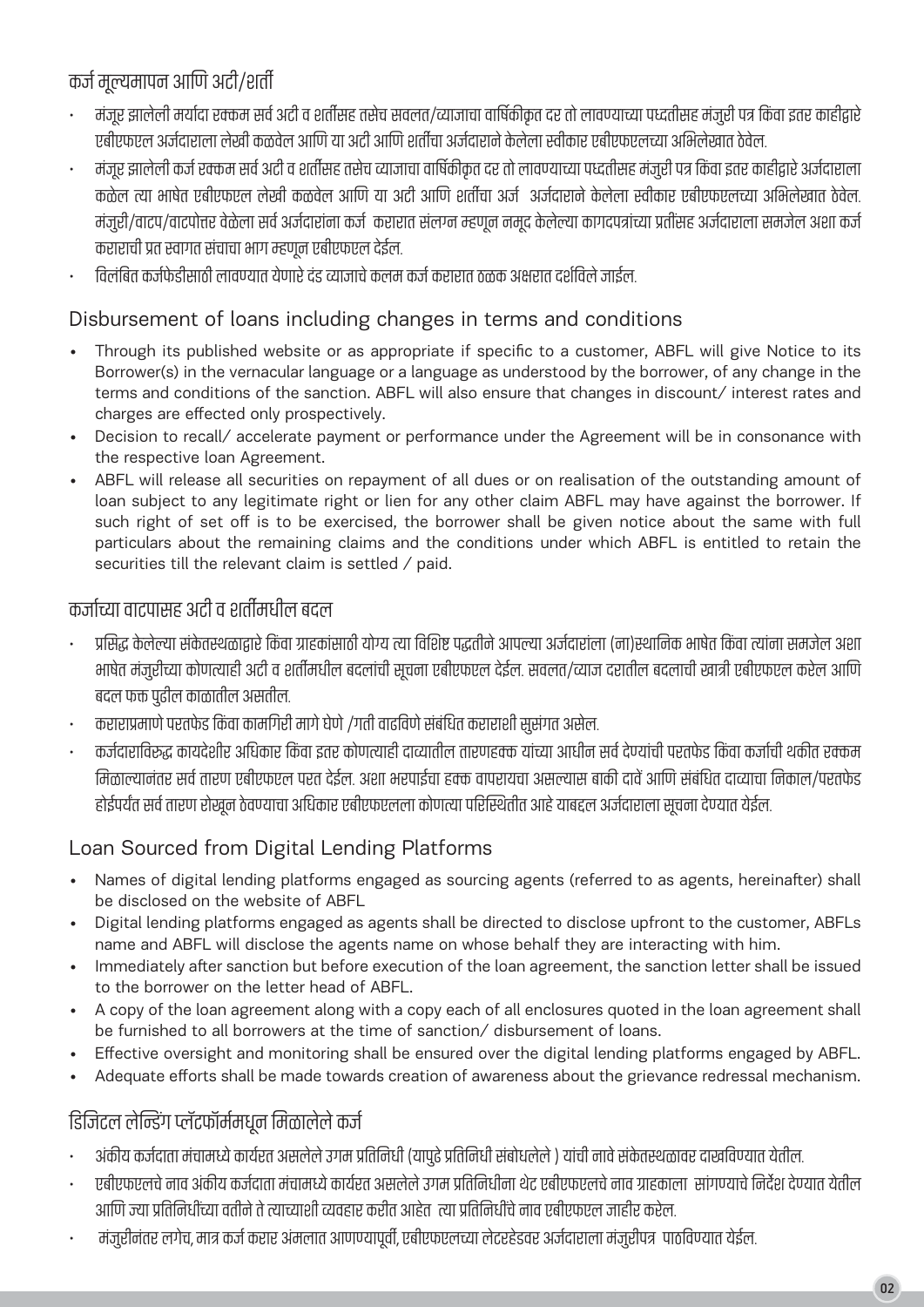- सर्वे सलग्न कागदपत्राच्या प्रतसिह कर्ज कराराची प्रत कर्ज मजुरी/वाटपाच्या वेळी सर्वे अर्जेदाराना देण्यात येईल.
- एबाएफएलने काम दिलेल्या अकाय कर्जदाता मचावर पोरणामकारक देखरेख आणि कामावर लक्ष ठेवले जाईल.
- त्र तक्रार निवारण यत्रणीवषयो जागरूकता निर्माण करण्यासाठी पुरेसे प्रयत्न केले जातील.

# General

- ABFL will refrain from interference in the affairs of its Borrower except for the purposes provided in the terms and conditions of the respective loan agreement (unless new information, not earlier disclosed by the Borrower, which may come to the notice of ABFL).
- In case of receipt of request from the Borrower for transfer of Borrowal account, the consent or otherwise i.e. objection of ABFL, if any, is generally conveyed to such Borrower within 21 days from the date of receipt of the Borrower's request. Such transfer will be as per transparent contractual terms in consonance with all the applicable laws.
- In the matter of recovery of outstanding dues of its Borrower, ABFL does not resort to undue harassment viz. persistently bothering the borrowers at odd hours, use of muscle power for recovery of loans/dues, etc. Training is imparted to ABFL Staff and all agency employees to ensure that they are adequately trained to deal with customers in an appropriate manner.
- As a measure of customer protection and also in order to bring in uniformity with regard to prepayment of various loans by borrowers of Banks and NBFCs, ABFL will not charge foreclosure charges / pre-payment penalties on all floating rate term loans sanctioned to individual borrowers.

# सर्वसाधारण

- सबोन्धत कर्ज कराराच्या अटो व शांतमध्ये दिलेल्य हेतुव्यातोरक्त कर्जदाराच्या व्यवहारात एबाएफएल हस्तक्षप करणार नाहो (कर्जदाराने आधी जाहोर न केलेला नवान माहितो कपनच्यिा लक्षात न आल्यास )
- कर्जदाराचे खाते बदल करण्यासाठी कर्जदाराकडून विनती प्राप्त झाल्यास मान्यता किवा इतर उदा. एबीएफएलची हरकत, असल्यास, अशा कर्जदाराला त्याची विनती प्राप्त झाल्याच्या दिनाकापासून २१ दिवसात साधारणपणे कळीवला जातो. असे सर्व बदल लागू कायद्यासह पारदशक कराराच्या अटोप्रमाणे असेल.
- कर्जदाराच्या थकांत बाकांच्या वसुला प्रकरणा अयाग्य छळवणुकांचे उदा. कर्जदाराला सतत अवळा त्रास दण,कर्जाच्या/थकबाकांच्या वसुलांसाठा शारीरिक त्रास देणे इ. मार्गाचा अवलब एबीएफएल करीत नाही. एबीएफएल कर्मचारी आणि सर्व एजन्सी कर्मचारी याना ग्राहकाशी योग्य पद्धतीन Ī व्यवहार करण्याचे पुरेसे प्रांशक्षण दिले जाते. İ
- ग्राहकार्च सरक्षण करण्याचा उपाय म्हणून आणि बका आणि एनबीएफसचि कर्जदारानां घतलल्या विविध कर्जाच्या मुदतपूर्व फंडोत एकरूपता असावी यादृष्टीने वैयक्तिक कर्जदाराना तरत्या दराच्या सर्व कर्जावर मुदतपूर्व परतर्फड दड/मुदतपूर्व कर्जसमाप्ती शुल्क लावणार नाही.

# Responsibility of Board of Directors

- ABFL Board of Directors have approved a grievance redressal mechanism
- There will be periodical review of the compliance of the Fair Practices Code and the functioning of the grievance's redressal mechanism at various levels of management. A consolidated report of such reviews will be submitted to the Board at regular intervals.

# सचालक मडळाचा जबाबदार<mark>ा</mark>

- .एबाएफएल सचालक मडळाने तक्रार निवारण यत्रणेला मान्यता दिलेली आहे.
- व्यवस्थापनाच्या विविध स्तरावर उचित प्रथा सहितेचे पालन आणि तक्रार निवारण यत्रणेचे कार्य याचा नियमित आढावा घतला जातो. नियमित मुदतोन İ İ Ī अशा आढाव्याचा एकांत्रत अहवाल सचालक मडळाला सादर केला जाईल.

# Grievance Redressal Mechanism

At ABFL, customer service and satisfaction are our prime focus.

In order to make ABFL's redressal mechanism more meaningful and effective, a structured system has been built. This system would ensure that the redressal sought is just and fair and is within the given frame- work of rules and regulation.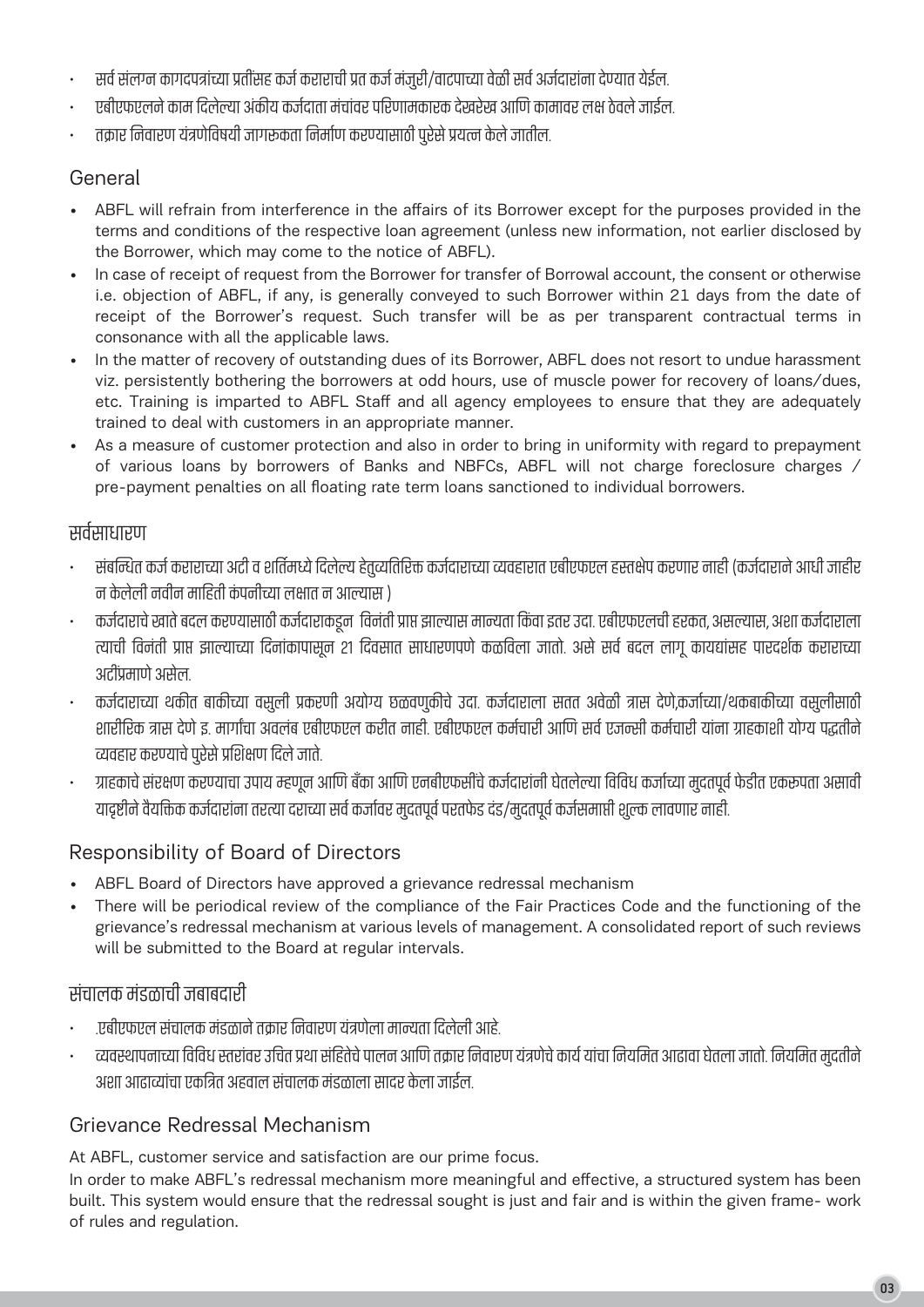#### a. Machinery to handle customer complaints/grievances

Customers who wish to provide feedback or send in their complaint may use the following channels between 9:30 am and 6:00 pm, from Monday to Friday (except on national holidays).

- Call our Customer Service Helpline on 1800-270-7000
- Email us at care.finance@adityabirlacapital.com
- Write to us at the below mentioned address: Aditya Birla Finance Limited 10th Floor, R-Tech Park, Nirlon Complex, Off Western Express Highway, Goregaon East,

Mumbai - 400 063.

In case the complaint is not resolved within the given time or if he/she is not satisfied with the solution provided by ABFL, the customer can approach the Complaints Redressal Officer. The name and contact of the Complaint Redressal Officer is as follows:

#### Ms. Smita Nadkarni

#### Email Id: grievance.finance@adityabirlacapital.com

#### Tel. 08045860196

In case the response received through the above channels are not satisfactory, they can write to the Head of our Complaint Redressal Cell at: ABFL.GrievanceHead@adityabirlacapital.com

We assure response to letters / emails received through this channel within 5 working days.

If the complaint/dispute is not redressed within a period of one month, the customer may appeal to Officer-in-Charge of the Regional Office of Department of Non-Banking Supervision of RBI under whose jurisdiction the Registered Office of the ABFL falls. The details of DNBS is as given below

#### Dy. General Manager, Department of Non-Banking Supervision

Ahmedabad Regional Office 1st Floor, Near Gandhi Bridge Ahmedabad – 380014 Tel: 079 -27540093/27540943 Email ld: dnbsahmedabad@rbi.org.in

#### b. Mandatory display requirements

ABFL is compliant with the following in all our branches:

- Appropriate arrangement for receiving complaints and suggestions.
- Display of the name, address and contact number of the Complaint Redressal Officer

The process of the complaints redressal unit will ensure closure of all complaints to the customers' satisfaction.

They will ensure that the complaint is escalated to the appropriate levels in case it is not possible to resolve at his/her level. Whilst the ultimate endeavour is to ensure we reach a situation where our customers don't have to complain to senior management to get an effective redressal, we have put in a robust mechanism to handle these complaints, review them from a point of view of understanding reasons for the complaint and for the escalation and working on prevention of recurrence thereof.

#### c. Time frame

To register complaints, the customers may use any of the channels mentioned above (refer point (a) on Internal Machinery to handle the customer complaints). If the complaint has been received in writing, ABFL will endeavour to send an acknowledgement / response within 5 working days. Once the matter is examined, ABFL endeavours to either send a final response to the customer or an intimation seeking more time within one month upon receipt of complaint.

Complaints that are received at our end will be seen in the right perspective and would be analyzed from

04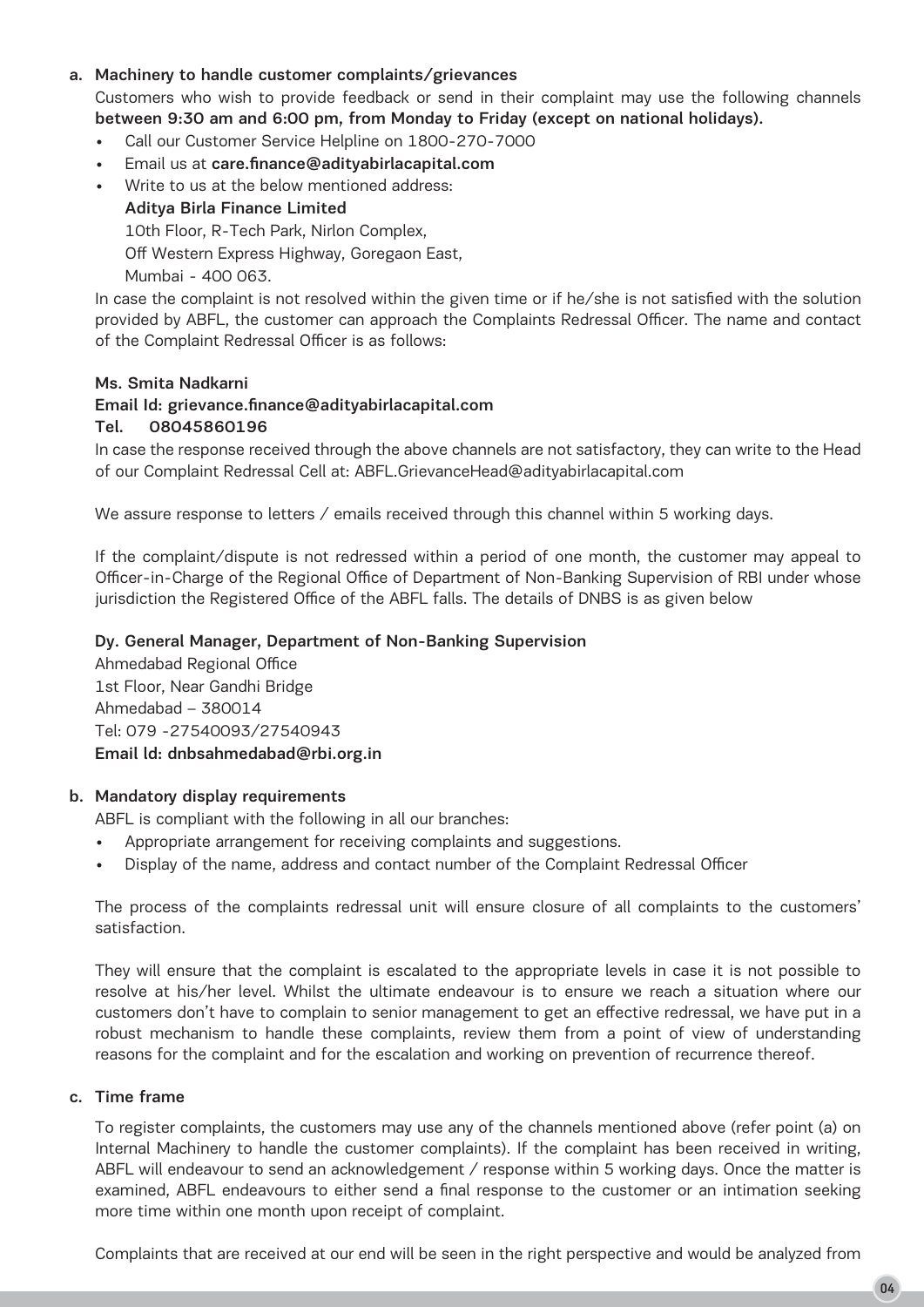all possible angles.

The communication of ABFL's stand on any issue will be provided to the customers. Complaints that require some time for examination of issues involved will be acknowledged promptly.

The aforesaid policy will be reviewed periodically / revised as and when there are any new changes incorporated by ABFL in handling complaints / grievances of the customer which includes introduction of new grievance channels, if any.

### तकार निवारण यंत्रणा

एबीएफएलमध्ये ग्राहक सेवा आणि समाधान हेच आमचे प्रमुख उद्दिष्ट आहे.

एबीएफएलची निवारण यंत्रणा अधिक अर्थपूर्ण आणि परिणामकारक करण्यासाठी एक सुसंबद्ध प्रणाली बनविण्यात आली आहे. अपेक्षित निवारण न्याय आणि उचित असेल आणि नियम आणि अधिनियमांच्या दिलेल्या चौकटीत असेल याची खात्री ही प्रणाली करील.

### अ. ग्राहकांच्या तक्रारी/गाऱ्हाणी हाताळणारी यंत्रणा

जे ग्राहक प्रतिसाद देऊ इच्छितात किंवा त्यांची तक्रार पाठवू इच्छितात ते खालील मार्ग **सोमवार ते शुक्रवार (राष्ट्रीय सुट्ट्या वगळून) स. ९:३० आणि** सायं. ६:०० दरम्यान वापरू शकतात.

- $\ddot{\phantom{a}}$ आमची ग्राहक सेवा हेल्पलाईन १८००-२७०-७००० येथे फोन करणे.
- care.finance@adityabirlacapital.com येथे ईमेल पाठविणे.

खाली नमद केलेल्या पत्त्यावर आम्हाला लिहीण आदित्य बिरला फायनान्स लिमिटेड १०वा मजला. आर-टेक पार्क. निरलॉन कॉम्प्लेक्स. पश्चिम द्रतगती महामार्गालगत,गोरेगाव पूर्व, मुंबई - 400063

दिलेल्या काळात जर तक्रार निवारण झाले नाही किंवा एबीएफएलने दिलेल्या उत्तराने त्याचे/तिचे समाधान झाले नाही तर ग्राहक तक्रार निवारण अधिकाऱ्याकडे जाऊ शकतो. तकार निवारण अधिकाऱ्याचे नाव आणि संपर्क खालीलप्रमाणे:

### श्रीमः स्मिता नाडकर्णी

### ईमेल आयडी: grievance.finance@adityabirlacapital.com

### **08045860196**

वरिल माध्यमांद्वारे मिळालेली प्रतिक्रिया समाधानकारक नसल्यास, आमच्या तक्रार निवारण सेलच्या प्रमुखांना लिहू शकता ABFL.GrievanceHead@adityabirlacapital.com

या मार्गाने आलेल्या पत्र /ईमेल्सना कामकाजाच्या ५ दिवसात प्रतिसाद देण्याचे आश्वासन आम्ही देतो.

तक्रार/विवादाचे निवारण एक महिन्यात न झाल्यास एबीएफएलचे नोंदणीकृत कार्यालय ज्यांच्या अधिकारक्षेत्रात आहे त्या आरबीआयचे डिपार्टमेंट ऑफ नॉन-बँकिंग सुपरव्हिजनच्या रिजनल ऑफिसचे ऑफिसर-इन-चार्ज यांच्याकडे अपील करू शकतात. डीएनबीएसचा तपशील खाली दिल्याप्रमाणे आहे

डेप्यु. जनरल मॅनेजर, डिपार्टमेंट ऑफ नॉन-बॅंकिंग सुपरव्हिजन अहमदाबाद रिजनल ऑफिस १ला मजला. गांधी बिजजवळ अहमदाबाद - ३८००१४ दूरध्वनीः ०७९ -२७५४००९३/२७५४०९४३ ईमेल आयडी: dnbsahmedabad@rbi.org.in

### ब. वैधानिक प्रदर्शन आवश्यकता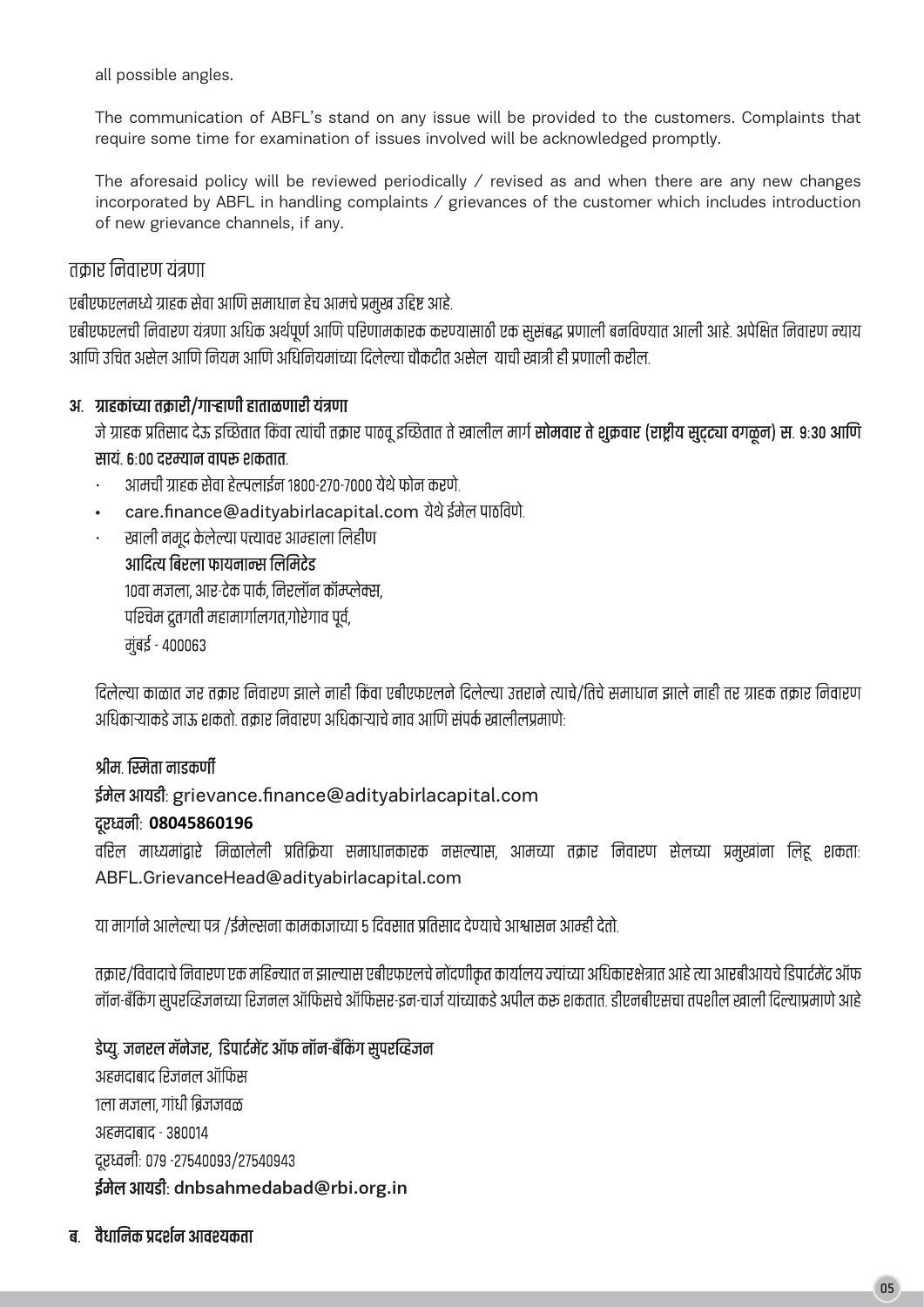एबाएफएल आपल्या सर्व शाखामध्ये खालाल बाबांचा पूर्तता करत :

- तक्रारा आणि सूचना स्वीकारण्याची योग्य व्यवस्था.
- तक्रार निवारण अधिकाऱ्याचे नाव, पत्ता आणि सपर्क क्रमाक प्रदर्शन.

सर्व तक्रारो ग्राहकाचे समाधान होऊन सपल्या असल्याची खात्री तक्रार निवारण कक्षाची प्रोक्रया करोल.

ते याचीही खात्री करतील को जर त्याच्या/तिच्या पातळीवर तो सीडवर्ण शक्य नसल्यास तो योग्य त्या वरच्या पातळीवर जाईल. परिणामकारक निवारणासाठी वरिष्ठ व्यवस्थापनाकडे जावे लागू नये अशा परिस्थितोपयेत पोचण्यासाठी अखेरीस आमर्च प्रयत्न असले पाहिजेत, तक्रारचि कारण İ l समजून घण्यासाठी आणि तो पुन्हा उदभवू नये यावर काम करण्यासाठी तिचा आढावा घेणे या दृष्टीने या तक्रारी हाताळण्यासाठी आम्ही एक भक्कम यत्रणा निर्माण केलो आहे.

### **.**

तक्रार नोदोवण्यासाठी ग्राहक वर उल्लेख केलेल्या मार्गांपैको कोणताहो वापरू शकतात (ग्राहकाच्या तक्रारो हाताळण्यासाठी अतर्गत यत्रणवरील कलम (अ ) पहा.) तक्रार जर लेखा प्राप्त झाला असेल तर कामकाजाच्या ५ दिवसात पावतां/प्रतिसाद पाठीवण्याचा एबीएफएल प्रयत्न करोल. प्रकरण तपासल्यानतर एबाएफएल ग्राहकाला एकतर आतम प्रातसाद दइल किंवा प्राप्त झाल्यापासून एक माहन्याचा आधक वळ ामळावा यासाठा मााहता दइल.

आमच्याकडे आलेल्या तक्रारोकडे योग्य दृष्टिकोनातून पहिले जाईल आणि शक्य त्या सर्व बाजूनो तपासलो जाईल.

कोणत्याही प्रश्नात एबीएफएलची बाजू कळीवली जाईल. प्रश्नाचा अभ्यास करण्यासाठी वेळ लागणार आहे अशा तक्रारीची लगेच पोचपावती दिली जाईल.

वराल धारणाचा नियतकालिकपणे आढावा घेतला जाईल, जेव्हा ग्राहकाच्या तक्रार/गाऱ्हाणा हाताळण्यात नवीन मार्गाचा समावंश केला जाईल तेव्हा नवान बदल समाविष्ट करून ते सुधारित केले जाइल.

### Language and mode of communicating Fair Practice Code

Fair Practices Code, preferably in the vernacular language or a language as understood by the borrower should be put up on the web-site of the Company for the information of various stakeholders. Copies will be made available on request.

# उचित प्रथा सहिता कळविण्याची भाषा आणि पद्धत

विविध भागीदाराच्या माहितीसाठी शक्यतीवर स्थानिक भाषेत किंवा ग्राहकाला समजेल त्या भाषेत उचित प्रथा सहिता कपनच्यिा सकेतस्थळावर ठेवली जाईल.

# Regulation of Excessive Interest charged

- ABFL has laid down appropriate internal principles and procedures in determining interest rates and processing and other charges.
- ABFL has adopted an interest rate model taking into account cost of funds, margin and risk premium for determining rate of interest to be charged for loans and advances.
- The rate of interest to be charged depends much upon the gradation of the risk of borrower viz. the financial strength, business, regulatory environment affecting the business, competition, past history of the borrower etc.
- The applicable interest rate for the exposure shall be disclosed to the borrower or customer in the application form and communicated explicitly in the sanction letter.
- The rate of interest will be annualised so that the borrower is aware of the exact rates that would be charged to the account.

#### अधिक व्याज आकारणांचे नियम

- व्याज दर आणि प्रोक्रया व इतर शुल्क ठरोवण्यासाठी योग्य अतर्गत तत्त्वे आणि कार्यपद्धती एबोएफएलने सुनिश्चित कैलेली आहेत.
- कर्ज आणि अग्रिम रकमेवर आकारण्याचा व्याज दर ठरोवण्यासाठी निर्धा मूल्य, नफा, जोखीम अधिभार, विचारात घऊन एक व्याज दर प्रारूप एबाएफएलने स्वीकारले आहे.